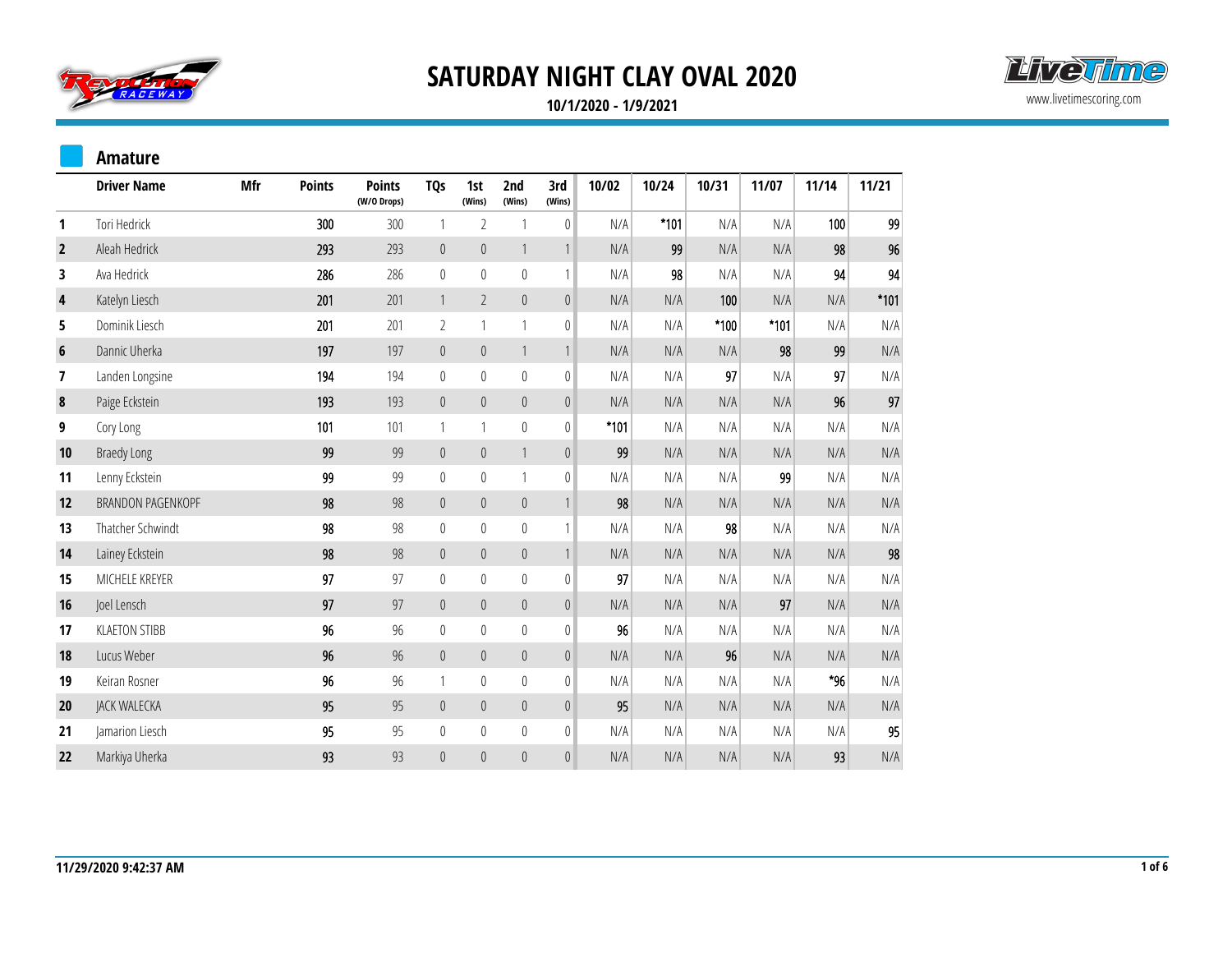



**10/1/2020 - 1/9/2021**

#### **Classics Short Course**

|                | <b>Driver Name</b>     | <b>Mfr</b> | <b>Points</b> | <b>Points</b><br>(W/O Drops) | <b>TQs</b>                | 1st<br>(Wins)  | 2nd<br>(Wins)  | 3rd<br>(Wins)    | 10/02  | 10/24  | 10/31  | 11/07  | 11/14  | 11/21  |
|----------------|------------------------|------------|---------------|------------------------------|---------------------------|----------------|----------------|------------------|--------|--------|--------|--------|--------|--------|
| 1              | Jeremie Hedrick        |            | 399           | 399                          | $\sqrt{2}$                | $\overline{2}$ | 1              | 1                | N/A    | $*101$ | $*101$ | N/A    | 99     | 98     |
| $\mathbf{2}$   | Mitch Andrews          |            | 393           | 393                          | $\mathbb O$               | $\mathbf{0}$   | $\overline{2}$ | $\mathbf{1}$     | N/A    | 99     | 98     | 97     | N/A    | 99     |
| 3              | Joe Cina               |            | 286           | 286                          | $\boldsymbol{0}$          | $\mathbb O$    | $\mathbf 0$    | $\mathbf{0}$     | N/A    | 97     | N/A    | 93     | 96     | N/A    |
| 4              | Randy Kempen           |            | 285           | 285                          | $\mathbb O$               | $\mathbb O$    | $\mathbb O$    | $\boldsymbol{0}$ | N/A    | N/A    | 97     | 91     | N/A    | 97     |
| 5              | Gator Transue          |            | 199           | 199                          | $\mathbf{1}$              | $\mathbf{1}$   | $\theta$       | 1                | N/A    | N/A    | N/A    | 98     | N/A    | $*101$ |
| 6              | Jason Moore            |            | 197           | 197                          | $\boldsymbol{0}$          | $\pmb{0}$      | 1              | $\mathbf{1}$     | N/A    | 98     | N/A    | 99     | N/A    | N/A    |
| 7              | Scott                  |            | 192           | 192                          | $\boldsymbol{0}$          | $\mathbb O$    | $\mathbf{0}$   | $\mathbf{0}$     | N/A    | N/A    | N/A    | 95     | 97     | N/A    |
| $\pmb{8}$      | <b>Braison Bennett</b> |            | 101           | 101                          | $\ensuremath{\mathsf{1}}$ | $\mathbf{1}$   | $\theta$       | $\mathbf 0$      | N/A    | N/A    | N/A    | $*101$ | N/A    | N/A    |
| 9              | David Herning          |            | 101           | 101                          | $\mathbf{1}$              | $\mathbf{1}$   | $\mathbf{0}$   | $\mathbf{0}$     | N/A    | N/A    | N/A    | N/A    | $*101$ | N/A    |
| 10             | Kurt                   |            | 99            | 99                           | $\mathbb O$               | $\pmb{0}$      | 1              | $\pmb{0}$        | N/A    | N/A    | 99     | N/A    | N/A    | N/A    |
| 11             | Paul Demler            |            | 98            | 98                           | $\pmb{0}$                 | $\mathbf 0$    | $\mathbf{0}$   | 1                | N/A    | N/A    | N/A    | N/A    | 98     | N/A    |
| 12             | Brian Sternitske       |            | 96            | 96                           | $\mathbb O$               | $\mathbb O$    | $\theta$       | $\mathbf 0$      | N/A    | 96     | N/A    | N/A    | N/A    | N/A    |
| 13             | Lowell Bennett         |            | 96            | 96                           | $\pmb{0}$                 | $\mathbf 0$    | $\theta$       | $\mathbf{0}$     | N/A    | N/A    | N/A    | 96     | N/A    | N/A    |
| 14             | Lucus Weber            |            | 96            | 96                           | $\theta$                  | $\mathbf{0}$   | $\theta$       | $\mathbf{0}$     | N/A    | N/A    | N/A    | N/A    | N/A    | 96     |
| 15             | <b>Big City Bob</b>    |            | 94            | 94                           | $\mathbb O$               | $\mathbf 0$    | $\mathbf{0}$   | $\boldsymbol{0}$ | N/A    | N/A    | N/A    | 94     | N/A    | N/A    |
| 16             | Travis Uherka          |            | 92            | 92                           | $\mathbb O$               | $\mathbb O$    | $\pmb{0}$      | $\mathbf{0}$     | N/A    | N/A    | N/A    | 92     | N/A    | N/A    |
|                | <b>Latemodel</b>       |            |               |                              |                           |                |                |                  |        |        |        |        |        |        |
|                | <b>Driver Name</b>     | Mfr        | <b>Points</b> | <b>Points</b><br>(W/O Drops) | <b>TQs</b>                | 1st<br>(Wins)  | 2nd<br>(Wins)  | 3rd<br>(Wins)    | 10/02  | 10/24  | 10/31  | 11/07  | 11/14  | 11/21  |
| 1              | Tony                   |            | 101           | 101                          | 1                         | 1              | $\mathbf{0}$   | $\mathbf{0}$     | $*101$ | N/A    | N/A    | N/A    | N/A    | N/A    |
| $\overline{2}$ | Paul Peterson          |            | 99            | 99                           | $\mathbf 0$               | $\mathbf{0}$   | $\mathbf{1}$   | $\mathbf 0$      | 99     | N/A    | N/A    | N/A    | N/A    | N/A    |
|                | Midget 5.0             |            |               |                              |                           |                |                |                  |        |        |        |        |        |        |
|                | <b>Driver Name</b>     | Mfr        | <b>Points</b> | <b>Points</b><br>(W/O Drops) | <b>TQs</b>                | 1st<br>(Wins)  | 2nd<br>(Wins)  | 3rd<br>(Wins)    | 10/02  | 10/24  | 10/31  | 11/07  | 11/14  | 11/21  |
| 1              | Scott                  |            | 101           | 101                          | 1                         | 1              | $\theta$       | $\boldsymbol{0}$ | N/A    | N/A    | N/A    | N/A    | $*101$ | N/A    |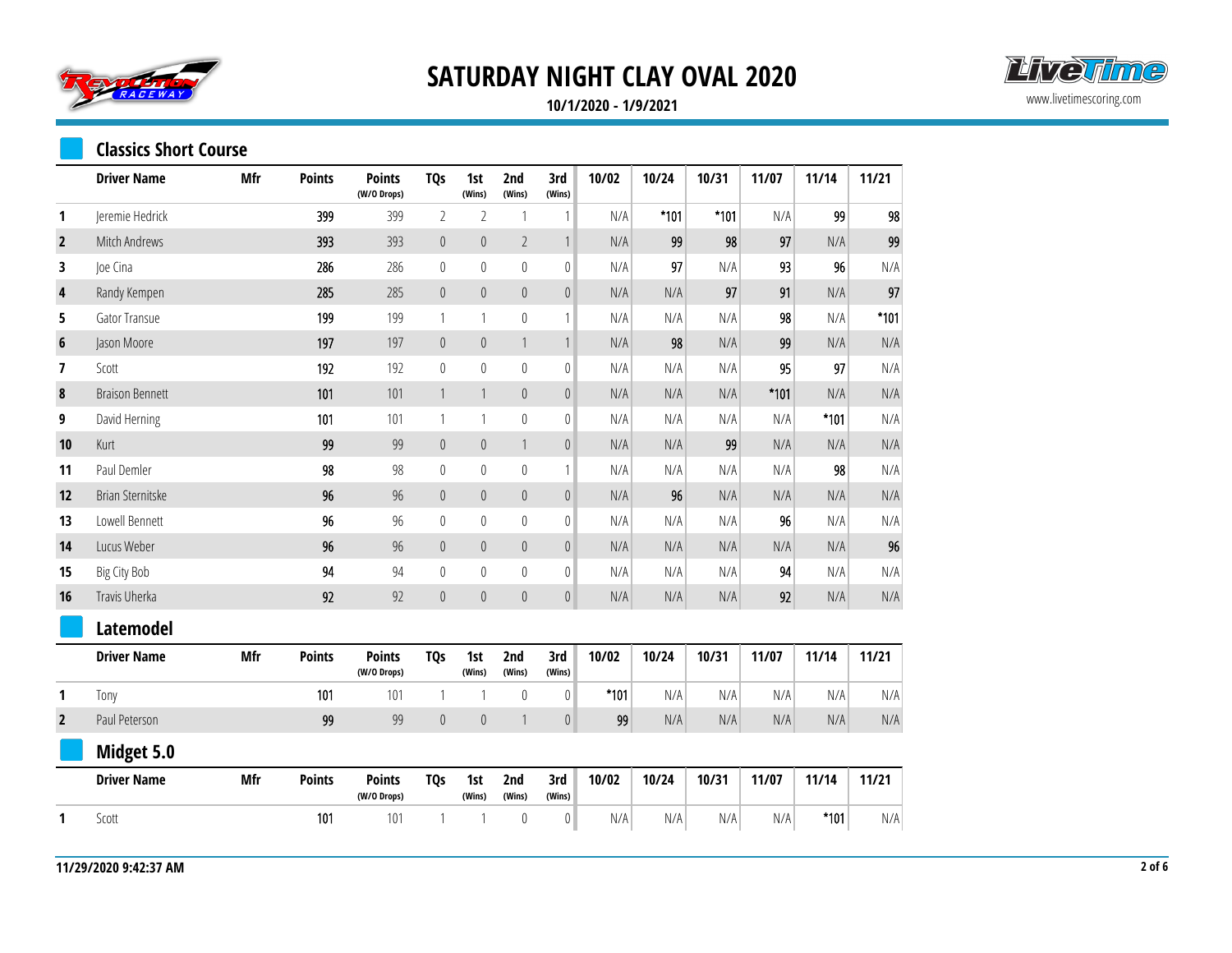



**10/1/2020 - 1/9/2021**

| $\overline{2}$ | Big City Bob            |     | 99            | 99                           | $\mathbf 0$      | $\mathbb O$    | $\mathbf{1}$     | $\boldsymbol{0}$ | N/A   | N/A    | N/A    | N/A    | 99     | N/A                     |
|----------------|-------------------------|-----|---------------|------------------------------|------------------|----------------|------------------|------------------|-------|--------|--------|--------|--------|-------------------------|
| 3              | Doctor Sid              |     | 98            | 98                           | $\mathbb O$      | $\pmb{0}$      | $\boldsymbol{0}$ | $\left  \right $ | N/A   | N/A    | N/A    | N/A    | 98     | $\mathsf{N}/\mathsf{A}$ |
|                | <b>Midwest Modified</b> |     |               |                              |                  |                |                  |                  |       |        |        |        |        |                         |
|                | <b>Driver Name</b>      | Mfr | <b>Points</b> | <b>Points</b><br>(W/O Drops) | <b>TQs</b>       | 1st<br>(Wins)  | 2nd<br>(Wins)    | 3rd<br>(Wins)    | 10/02 | 10/24  | 10/31  | 11/07  | 11/14  | 11/21                   |
| 1              | Jeremie Hedrick         |     | 397           | 397                          | 3                | $\overline{2}$ | $\mathbf{1}$     | $\mathbf{0}$     | N/A   | $*101$ | $*100$ | N/A    | $*101$ | 95                      |
| $\overline{2}$ | Kyle Liesch             |     | 388           | 388                          | $\mathbf 0$      | $\mathbb O$    | $\mathbf{1}$     | $\pmb{0}$        | N/A   | N/A    | 96     | 96     | 99     | 97                      |
| 3              | Randy Kempen            |     | 300           | 300                          | $\overline{2}$   | $\mathbf{1}$   | $\overline{2}$   | $\mathbf{0}$     | N/A   | N/A    | 100    | $*100$ | N/A    | $*100$                  |
| 4              | Chuck Ravey             |     | 298           | 298                          | $\mathbf 0$      | $\overline{2}$ | $\mathbb O$      | $\mathbf{1}$     | N/A   | N/A    | 98     | 100    | N/A    | 100                     |
| 5              | Lucus Weber             |     | 287           | 287                          | $\boldsymbol{0}$ | $\mathbf 0$    | $\pmb{0}$        | $\pmb{0}$        | N/A   | N/A    | 95     | N/A    | 96     | 96                      |
| $6\phantom{1}$ | Travis Uherka           |     | 195           | 195                          | $\pmb{0}$        | $\theta$       | $\theta$         | $\mathbf{1}$     | N/A   | N/A    | N/A    | 98     | 97     | N/A                     |
| 7              | Karl Liesch             |     | 195           | 195                          | $\mathbb{0}$     | $\mathbf{0}$   | $\theta$         | 1                | N/A   | N/A    | N/A    | 97     | N/A    | 98                      |
| $\pmb{8}$      | Brian Sternitske        |     | 99            | 99                           | $\mathbf 0$      | $\mathbf 0$    | $\mathbf{1}$     | $\pmb{0}$        | N/A   | 99     | N/A    | N/A    | N/A    | N/A                     |
| 9              | Paul Demler             |     | 98            | 98                           | $\boldsymbol{0}$ | $\mathbb O$    | $\theta$         | $\mathbf{1}$     | N/A   | N/A    | N/A    | N/A    | 98     | N/A                     |
| 10             | Kurt                    |     | 97            | 97                           | $\mathbf 0$      | $\mathbb O$    | $\mathbf 0$      | $\mathbf 0$      | N/A   | N/A    | 97     | N/A    | N/A    | N/A                     |
|                | <b>Mini Late Model</b>  |     |               |                              |                  |                |                  |                  |       |        |        |        |        |                         |
|                | <b>Driver Name</b>      | Mfr | <b>Points</b> | <b>Points</b><br>(W/O Drops) | <b>TQs</b>       | 1st<br>(Wins)  | 2nd<br>(Wins)    | 3rd<br>(Wins)    | 10/02 | 10/24  | 10/31  | 11/07  | 11/14  | 11/21                   |
| 1              | Tony                    |     | 399           | 497                          | $\mathfrak{Z}$   | $\mathbf{1}$   | $\overline{2}$   | 1                | N/A   | $*101$ | *99    | 98     | 99     | $*100$                  |
| $\overline{2}$ | Mitch Andrews           |     | 394           | 394                          | $\mathbf{1}$     | $\theta$       | $\overline{2}$   | $\mathbf{1}$     | N/A   | 99     | 97     | $*100$ | N/A    | 98                      |
| 3              | Kyle Liesch             |     | 387           | 387                          | $\pmb{0}$        | $\overline{2}$ | $\mathbf{0}$     | $\mathbf{0}$     | N/A   | N/A    | 95     | 92     | 100    | 100                     |
| $\pmb{4}$      | <b>Big City Bob</b>     |     | 378           | 378                          | $\mathbb O$      | $\theta$       | $\mathbf{0}$     | $\pmb{0}$        | N/A   | 94     | 93     | 95     | 96     | N/A                     |
| 5              | Perry D                 |     | 296           | 296                          | $\mathbf{1}$     | $\mathbb{0}$   | $\mathbf{1}$     | $\overline{2}$   | N/A   | 98     | 99     | N/A    | *99    | N/A                     |
| 6              | Bob Mazza               |     | 200           | 200                          | $\mathbf 0$      | $\overline{2}$ | $\theta$         | $\pmb{0}$        | N/A   | N/A    | 100    | 100    | N/A    | N/A                     |
| 7              | Karl Liesch             |     | 194           | 194                          | $\pmb{0}$        | $\mathbf 0$    | $\boldsymbol{0}$ | 0                | N/A   | N/A    | N/A    | 97     | N/A    | 97                      |
| 8              | Jeremy Staehler         |     | 192           | 192                          | $\pmb{0}$        | $\theta$       | $\theta$         | $\pmb{0}$        | N/A   | 95     | N/A    | N/A    | 97     | N/A                     |
| 9              | Doctor Sid              |     | 190           | 190                          | $\pmb{0}$        | $\mathbf 0$    | $\mathbf{0}$     | 0                | N/A   | 96     | 94     | N/A    | N/A    | N/A                     |
| 10             | Paige Eckstein          |     | 189           | 189                          | $\pmb{0}$        | $\theta$       | $\theta$         | $\pmb{0}$        | N/A   | N/A    | N/A    | N/A    | 94     | 95                      |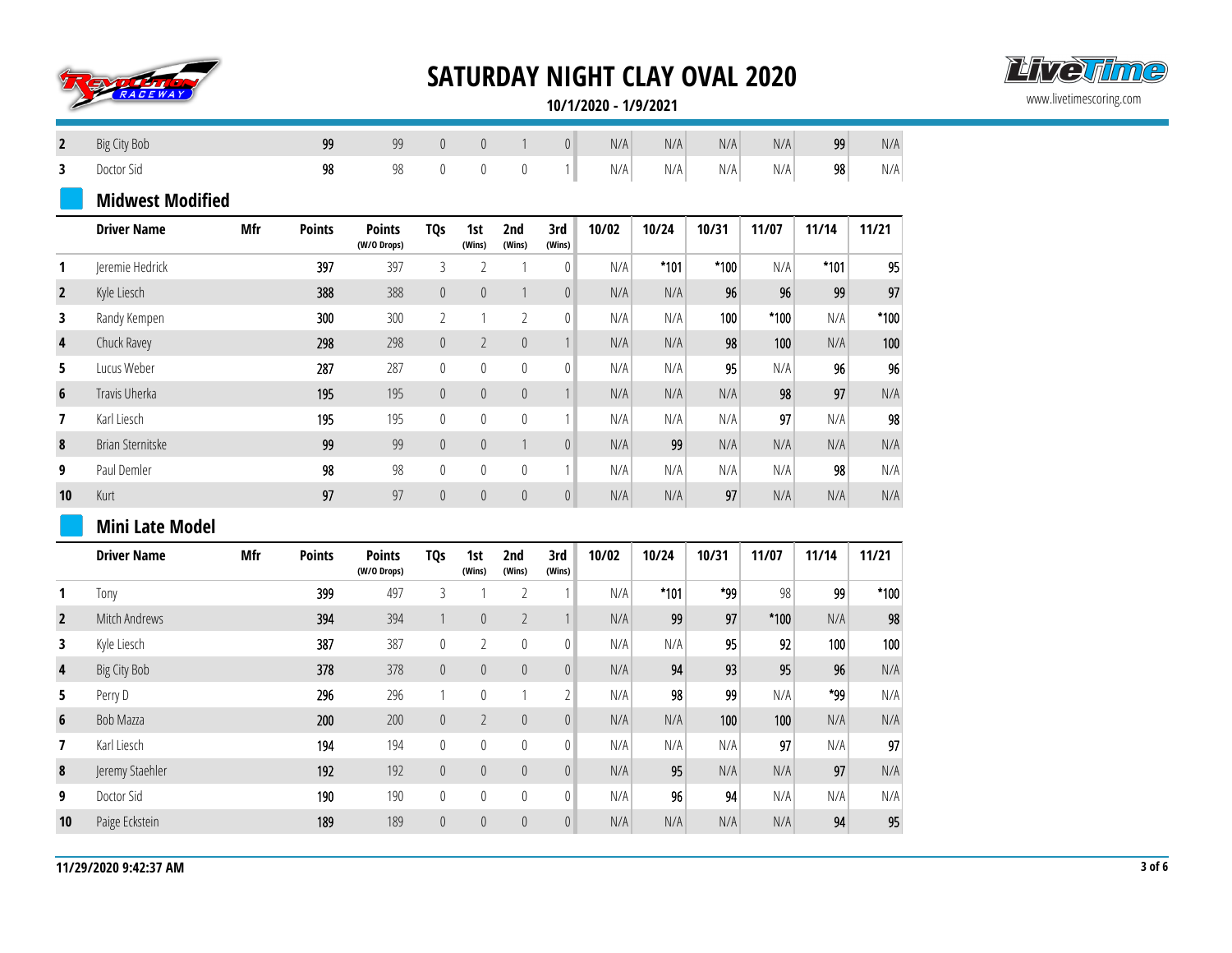



**10/1/2020 - 1/9/2021**

| 11             | Lenny Eckstein          |     | 186           | 186                          | $\pmb{0}$        | $\mathbf{0}$     | $\theta$         | $\mathbb O$      | N/A   | N/A    | N/A   | 91     | 95     | N/A    |
|----------------|-------------------------|-----|---------------|------------------------------|------------------|------------------|------------------|------------------|-------|--------|-------|--------|--------|--------|
| 12             | Dalton Schulz           |     | 97            | 97                           | $\mathbb O$      | $\pmb{0}$        | $\theta$         | $\mathbf{0}$     | N/A   | 97     | N/A   | N/A    | N/A    | N/A    |
| 13             | David Kuhart            |     | 96            | 96                           | $\mathbb O$      | $\mathbf 0$      | $\mathbf{0}$     | $\mathbf{0}$     | N/A   | N/A    | 96    | N/A    | N/A    | N/A    |
| 14             | <b>Braison Bennett</b>  |     | 96            | 96                           | $\mathbb O$      | $\pmb{0}$        | $\pmb{0}$        | $\pmb{0}$        | N/A   | N/A    | N/A   | 96     | N/A    | N/A    |
| 15             | Lainey Eckstein         |     | 96            | 96                           | $\mathbb O$      | $\mathbf 0$      | $\mathbf{0}$     | $\mathbb O$      | N/A   | N/A    | N/A   | N/A    | N/A    | 96     |
| 16             | Joe Santiago            |     | 94            | 94                           | $\mathbf 0$      | $\boldsymbol{0}$ | $\boldsymbol{0}$ | $\mathbb O$      | N/A   | N/A    | N/A   | 94     | N/A    | N/A    |
| 17             | Brian Sternitske        |     | 93            | 93                           | $\boldsymbol{0}$ | $\mathbf 0$      | $\theta$         | $\mathbb O$      | N/A   | 93     | N/A   | N/A    | N/A    | N/A    |
| 18             | Lowell Bennett          |     | 93            | 93                           | $\mathbf 0$      | $\overline{0}$   | $\theta$         | $\mathbf 0$      | N/A   | N/A    | N/A   | 93     | N/A    | N/A    |
|                | <b>Novice</b>           |     |               |                              |                  |                  |                  |                  |       |        |       |        |        |        |
|                | <b>Driver Name</b>      | Mfr | <b>Points</b> | <b>Points</b><br>(W/O Drops) | <b>TQs</b>       | 1st<br>(Wins)    | 2nd<br>(Wins)    | 3rd<br>(Wins)    | 10/02 | 10/24  | 10/31 | 11/07  | 11/14  | 11/21  |
| 1              | Matthew Cina            |     | 303           | 303                          | $\mathfrak{Z}$   | 3                | $\theta$         | $\mathbf{0}$     | N/A   | $*101$ | N/A   | $*101$ | $*101$ | N/A    |
| $\mathbf{2}$   | Clay Matulle            |     | 198           | 198                          | $\mathbf 0$      | $\pmb{0}$        | $\overline{2}$   | $\mathbf{0}$     | N/A   | 99     | N/A   | 99     | N/A    | N/A    |
| 3              | Dominik Liesch          |     | 197           | 197                          | $\boldsymbol{0}$ | $\pmb{0}$        | $\mathbf{1}$     | 1                | N/A   | N/A    | N/A   | N/A    | 99     | 98     |
| 4              | TAI                     |     | 195           | 195                          | $\mathbb O$      | $\pmb{0}$        | $\theta$         | $\mathbf{1}$     | N/A   | 97     | N/A   | 98     | N/A    | N/A    |
| 5              | <b>Braedy Long</b>      |     | 101           | 101                          | $\mathbf{1}$     | $\mathbf{1}$     | $\mathbf{0}$     | $\mathbb O$      | N/A   | N/A    | N/A   | N/A    | N/A    | $*101$ |
| $6\phantom{1}$ | Mark Cychosz            |     | 99            | 99                           | $\boldsymbol{0}$ | $\boldsymbol{0}$ | $\mathbf{1}$     | $\pmb{0}$        | N/A   | N/A    | N/A   | N/A    | N/A    | 99     |
| $\overline{7}$ | Dalton Schulz           |     | 98            | 98                           | $\boldsymbol{0}$ | $\mathbf 0$      | $\mathbf{0}$     | $\mathbf{1}$     | N/A   | 98     | N/A   | N/A    | N/A    | N/A    |
| $\pmb{8}$      | Greysen cychosz         |     | 97            | 97                           | $\mathbb O$      | $\pmb{0}$        | $\pmb{0}$        | $\mathbf 0$      | N/A   | N/A    | N/A   | N/A    | N/A    | 97     |
| 9              | Woodys EGG              |     | 96            | 96                           | $\mathbb O$      | $\mathbf 0$      | $\boldsymbol{0}$ | $\mathbf 0$      | N/A   | 96     | N/A   | N/A    | N/A    | N/A    |
|                | <b>Pro Short Course</b> |     |               |                              |                  |                  |                  |                  |       |        |       |        |        |        |
|                | <b>Driver Name</b>      | Mfr | <b>Points</b> | <b>Points</b><br>(W/O Drops) | <b>TQs</b>       | 1st<br>(Wins)    | 2nd<br>(Wins)    | 3rd<br>(Wins)    | 10/02 | 10/24  | 10/31 | 11/07  | 11/14  | 11/21  |
| $\mathbf{1}$   | Allen Trudell           |     | 200           | 200                          | $\mathbf{1}$     | $\mathbf{1}$     | 1                | $\mathbb O$      | N/A   | N/A    | N/A   | 99     | N/A    | $*101$ |
| $\mathbf{2}$   | Jeremie Hedrick         |     | 197           | 197                          | $\mathbf 0$      | $\mathbf{1}$     | $\pmb{0}$        | $\mathbb O$      | N/A   | N/A    | N/A   | N/A    | 100    | 97     |
| 3              | Cody Rosner             |     | 196           | 196                          | $\boldsymbol{0}$ | 0                | $\mathbf{1}$     | $\bf{0}$         | N/A   | N/A    | N/A   | N/A    | 97     | 99     |
| $\overline{4}$ | <b>Brent Rosner</b>     |     | 196           | 196                          | $\mathbf 0$      | $\pmb{0}$        | $\theta$         | $\overline{2}$   | N/A   | N/A    | N/A   | N/A    | 98     | 98     |
| 5              | <b>Braison Bennett</b>  |     | 101           | 101                          | $\mathbf{1}$     | $\mathbf{1}$     | $\theta$         | $\boldsymbol{0}$ | N/A   | N/A    | N/A   | $*101$ | N/A    | N/A    |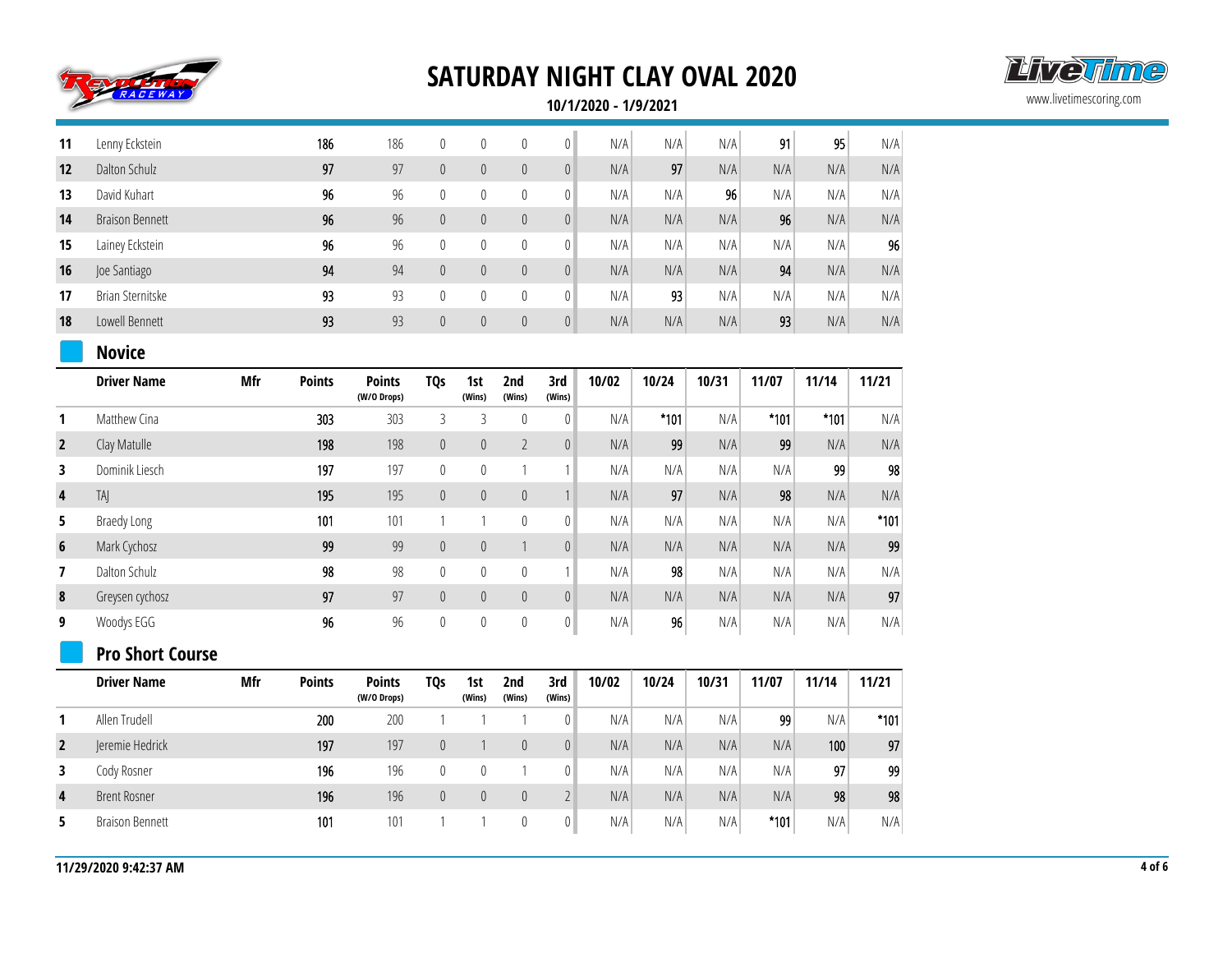



**10/1/2020 - 1/9/2021**

| 6  | Travis Uherka  | 99 | 99 | $\theta$ | $\Omega$ | $\overline{0}$ | N/A | N/A | N/A | N/A | 99  | N/A |
|----|----------------|----|----|----------|----------|----------------|-----|-----|-----|-----|-----|-----|
|    | Lowell Bennett | 98 | 98 |          |          |                | N/A | N/A | N/A | 98  | N/A | N/A |
| 8  | Lucus Weber    | 96 | 96 |          |          | $\overline{0}$ | N/A | N/A | N/A | N/A | 96  | N/A |
| 9  | Driver X       | 96 | 96 |          |          | $\overline{0}$ | N/A | N/A | N/A | N/A | *96 | N/A |
| 10 | Gavin Hermsen  | 94 | 94 |          |          | $\overline{0}$ | N/A | N/A | N/A | N/A | 94  | N/A |

#### **Sct Modified**

|                | <b>Driver Name</b> | Mfr | <b>Points</b> | <b>Points</b><br>(W/O Drops) | TQs | 1st<br>(Wins) | 2nd<br>(Wins) | 3rd<br>(Wins)  | 10/02           | 10/24 | 10/31 | 11/07 | 11/14 | 11/21 |
|----------------|--------------------|-----|---------------|------------------------------|-----|---------------|---------------|----------------|-----------------|-------|-------|-------|-------|-------|
|                | Tony               |     | 101           | 101                          |     |               |               |                | $*101$          | N/A   | N/A   | N/A   | N/A   | N/A   |
| $\overline{2}$ | Brian Vacula       |     | 99            | 99                           |     |               |               |                | 99              | N/A   | N/A   | N/A   | N/A   | N/A   |
| 3              | Larry Kempfer      |     | 98            | 98                           | 0   |               |               |                | 98              | N/A   | N/A   | N/A   | N/A   | N/A   |
| 4              | <b>Brad Montey</b> |     | 97            | 97                           | 0   |               |               | $\overline{0}$ | 97              | N/A   | N/A   | N/A   | N/A   | N/A   |
| 5              | Paul Peterson      |     | 96            | 96                           |     |               |               |                | 96 <sub>1</sub> | N/A   | N/A   | N/A   | N/A   | N/A   |

#### **Sportsman Street Stock**

|                | <b>Driver Name</b>    | Mfr        | <b>Points</b> | <b>Points</b><br>(W/O Drops) | TQs              | 1st<br>(Wins) | 2nd<br>(Wins)  | 3rd<br>(Wins)  | 10/02  | 10/24 | 10/31  | 11/07  | 11/14  | 11/21 |
|----------------|-----------------------|------------|---------------|------------------------------|------------------|---------------|----------------|----------------|--------|-------|--------|--------|--------|-------|
|                | Kyle Liesch           |            | 392           | 392                          | $\boldsymbol{0}$ |               |                | $\theta$       | N/A    | N/A   | 99     | 97     | 96     | 100   |
| $\overline{2}$ | Big City Bob          |            | 298           | 298                          |                  |               |                |                | N/A    | N/A   | 98     | $*101$ | 99     | N/A   |
| 3              | Travis Uherka         |            | 197           | 197                          | $\pmb{0}$        | $\theta$      |                |                | N/A    | N/A   | N/A    | 99     | 98     | N/A   |
| 4              | Scott                 |            | 192           | 192                          | $\theta$         | $\theta$      | $\theta$       |                | N/A    | N/A   | N/A    | 98     | 94     | N/A   |
| 5              | Kurt                  |            | 101           | 101                          |                  |               | $\mathbf{0}$   | 0              | N/A    | N/A   | $*101$ | N/A    | N/A    | N/A   |
| 6              | David Herning         |            | 101           | 101                          |                  |               | $\overline{0}$ | $\overline{0}$ | N/A    | N/A   | N/A    | N/A    | $*101$ | N/A   |
| 7              | Nick Kaczmarek        |            | 97            | 97                           | $\mathbf{0}$     | 0             | $\mathbf{0}$   | 0              | N/A    | N/A   | N/A    | N/A    | 97     | N/A   |
| 8              | <b>Isaac Hoerning</b> |            | 95            | 95                           | $\pmb{0}$        | 0             | $\theta$       | $\overline{0}$ | N/A    | N/A   | N/A    | N/A    | 95     | N/A   |
|                | street stock          |            |               |                              |                  |               |                |                |        |       |        |        |        |       |
|                | <b>Driver Name</b>    | <b>Mfr</b> | <b>Points</b> | <b>Points</b><br>(W/O Drops) | TQ <sub>S</sub>  | 1st<br>(Wins) | 2nd<br>(Wins)  | 3rd<br>(Wins)  | 10/02  | 10/24 | 10/31  | 11/07  | 11/14  | 11/21 |
|                | Paul Peterson         |            | 101           | 101                          |                  |               | 0              | $\theta$       | $*101$ | N/A   | N/A    | N/A    | N/A    | N/A   |